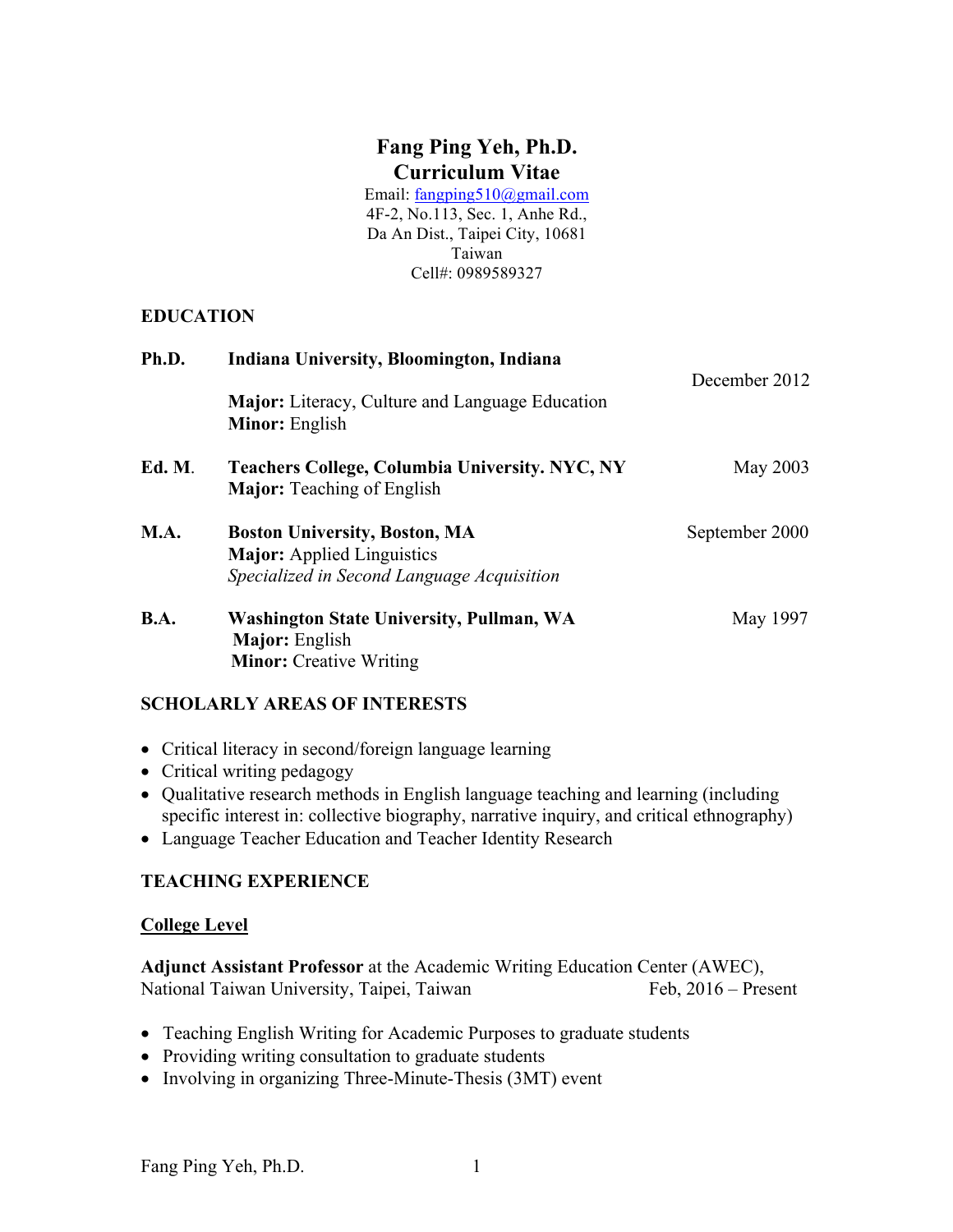#### **Part-Time Assistant Professor** at the Department of English Shih Hsin University Aug, 2014 – July, 2016

- Taught Freshman English
- Taught English Digital Writing

**Part-Time Lecturer** at the Department of Foreign Language Instruction (DFLI) Wenzao Ursuline University of Languages, Kaohsiung, Taiwan Feb, 2009 – Jul, 2009

- Taught *Professional Reading* course to junior students of Spanish major.
- Taught *Reading & Writing* to sophomore students of Translation and Interpreting major.

**Full-Time Contracted Teacher** at the Department of Foreign Language Instruction (DFLI),

Wenzao Ursuline College of Languages, Kaohsiung, Taiwan Aug, 2003 – Jul, 2006

- Taught 36-credit general college English courses, including courses such as *Listening & Conversation*, and *Reading & Writing*, to freshmen and sophomore students.
- Taught *Literature for Children and Young Adults* to students of DFLI.
- Taught professional courses such as *Teaching Children's English* and *Speech and Presentation Training* to two-year college students of evening division.
- Co-developed the course pack of study skill for freshman students.

# **K-12 Level**

**ESL Teacher** at the Boston Chinatown Neighborhood Center,

Boston, MA, USA Jan, 2001– Jun, 2001

- Taught reading through adolescent literature to students of Chinese immigrants
- Responsible for curriculum design for ESL classes to  $8<sup>th</sup>$  graders of Chinese students.
- Provided homework assistance and other related academic supports in the after school program,

# **English Language Instructor** at ELSI Taiwan Language School,

Chung-Cheng Branch, Kaohsiung, Taiwan 1997–1998

- Taught basic English speaking, listening, reading and writing skills to children at a wide range of ages from six to thirteen.
- Conducted demonstrative teaching and other marketing efforts to enhance enrollment of new students.
- Assisted in teaching material design and curriculum development.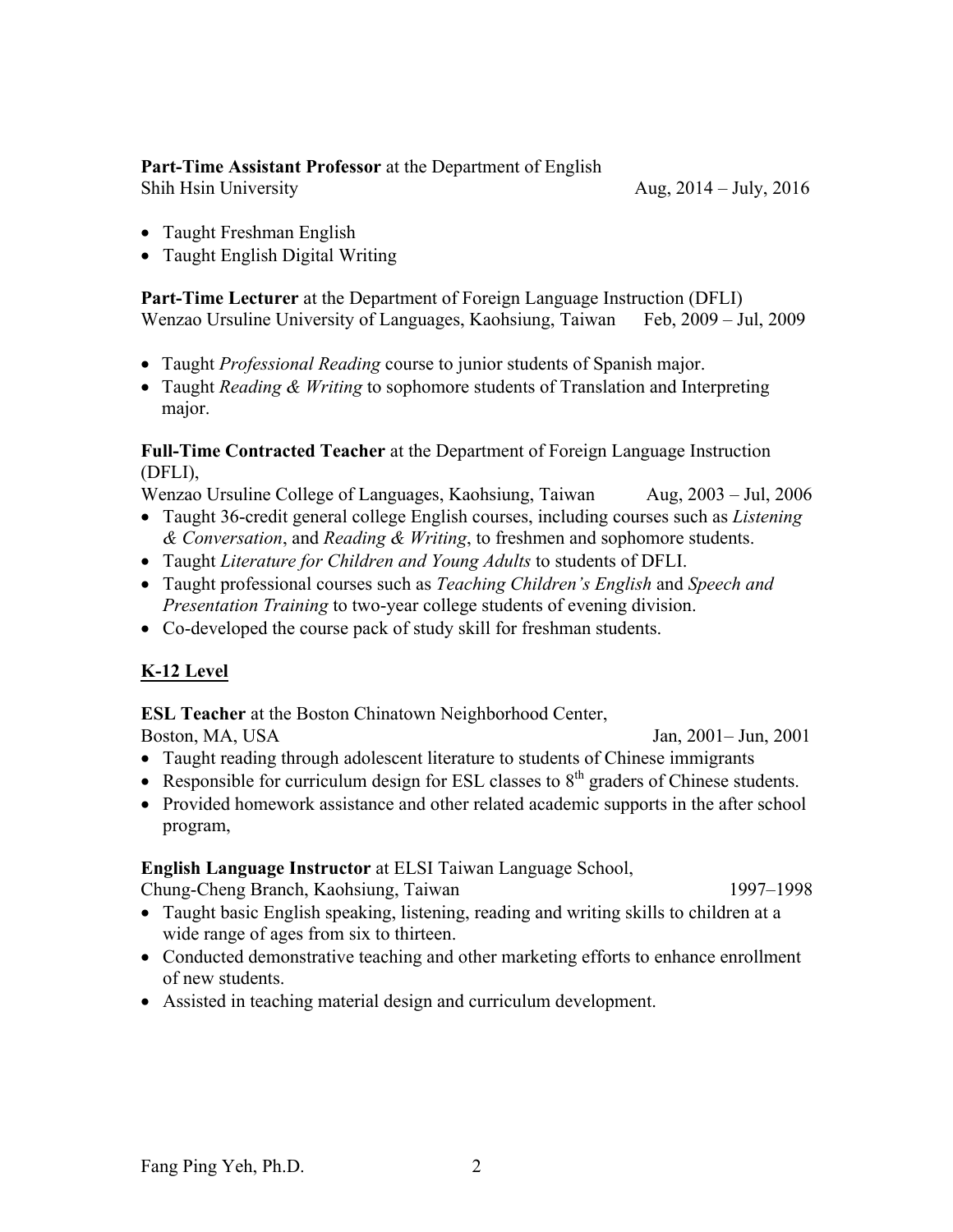# **RESEARCH**

#### **Dissertation Research—The Project of Critical Reflexive Education: American-Trained Taiwanese English Teachers' Identity-In-The-Making**  2009-2012 INDIANA UNIVERSITY, BLOOMINGTON

- This dissertation research centered on the relationships among the construction of teacher identity, the teaching of English as a global language and the impacts of globalization.
- Audio-recorded classroom observations and conducted interviews with Americaneducated Taiwanese-born English language teachers in a four-year college in Taiwan
- Using a method of "collective biography", this dissertation inquired into three American-trained Taiwanese English teachers' life stories and the researcher's own as an American-trained Taiwanese English teacher and researcher.
- By providing a combination of an in-depth descriptive analysis, additional theoretical interpretations of the data and the researcher's self-reflexive analysis, this study unravels these teachers' struggles and tensions through their reflections on their teaching goals and pedagogical practices.

# **EdM Thesis Research—When an Asian Researcher Meets a Chinese American Adolescent: A study of identity through literature**

Jan 2003-May 2003 TEACHERS COLLEGE, COLUMBIA UNIVERSITY

- This thesis research project focused on the relationship between identity construction and literacy learning.
- Conducted interviews with four Asian American eighth graders in a middle school of the Chinatown neighborhood in NYC
- Using the method of narrative analysis, this thesis project focused on what happened when a Taiwanese female researcher responded to the ways a Chinese American eighth-grade male student constructed his identity through his literary responses to a young adult novel.

#### **Master's Thesis Research—Nonnative speaker to nonnative speaker (NNS-NNS) small group work: a facilitator of ESL students' comprehension and production** May 2000-September 2000 BOSTON UNIVERSITY, BOSTON, MA

- This thesis research project investigated the effects of student-led interactive group discussions and the different types of strategies ESL students used to negotiate meanings during their discussions in an ESL classroom of an intensive English language learning program.
- Audio-recorded classroom observations of an intermediate level English conversation course and conducted interviews with three ESL students from South Korea, Japan and Venezuela.
- Using mixed research methods of quantitative and qualitative results, this project identified eleven strategic ways NNS students of English negotiated meanings with other NNS peers during small group discussions.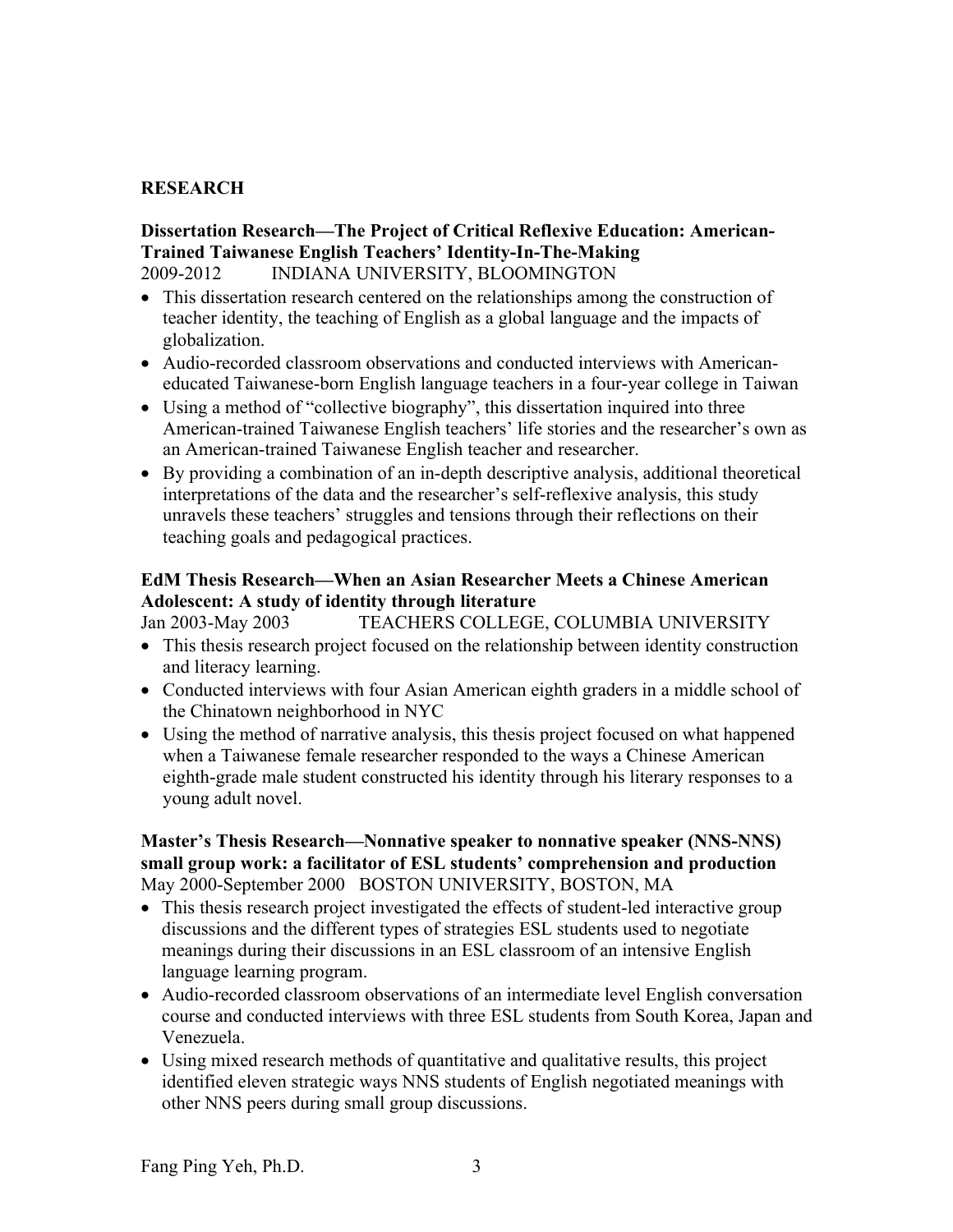• The result suggested that ESL teachers needed to provide more structural and effective way when conducting small group discussions in order to enhance ESL students' comprehension and production.

# **PUBLICATIONS**

Yeh, F. P. (2007). "It Has Saddened Me Not To Have Heard Your Voice": Rethinking Silence and Critical Pedagogy. *Revista Cesumar*, vol. 12 (2), 323-334. Centro University of Maringa, Brazil.

#### **PROFESSIONAL PRESENTATIONS**

Yeh, F.P. & Elsheikh, A. (Dec., 2017). ESP Teachers' Professional Identity Construction. International Conference on ESP, New Technologies and Digital Learning 2017 at the Hong Kong Polytechnic University, Hong Kong, China.

Elsheikh, A., Yeh, F.P., & Zlatkovska, E. (April, 2014). Rethinking Language Teacher Education: Practices and Pedagogies. Singapore: the 49th *RELC* International Seminar on Critical Competencies for the 21st Century Language Classroom, 14 – 16 April 2014.

Yeh, F. P. (June, 2011). American-Educated Taiwanese English Teachers' Identity Formation and the Teaching of English as a Global Language. International Society for Language Studies (ISLS) Conference, Oranjestad, Aruba.

Yeh, F. P. (February, 2008). An epistemological understanding of identity an experience: "voice" from an Asian female graduate student in the U.S. Research of the National Council of Teachers of English (NCTEAR) Conference, Bloomington, Indiana.

# **SERVICE**

Volunteer for NCTEAR conference. Indiana University, Bloomington. February, 2008

Volunteer for 3MT (Three Minute Thesis) Competition, hosted by AWEC, National Taiwan University, Taipei, Taiwan. May, 2017

# **ACADEMIC & PROFESSIONAL ASSOCIATION MEMEBERSHIPS**

National Council of Teachers of English Assembly of Research (NCTEAR) International Society for Language Studies (ISLS)

# **LANGUAGES**

English (fluent), Mandarin (native speaker),